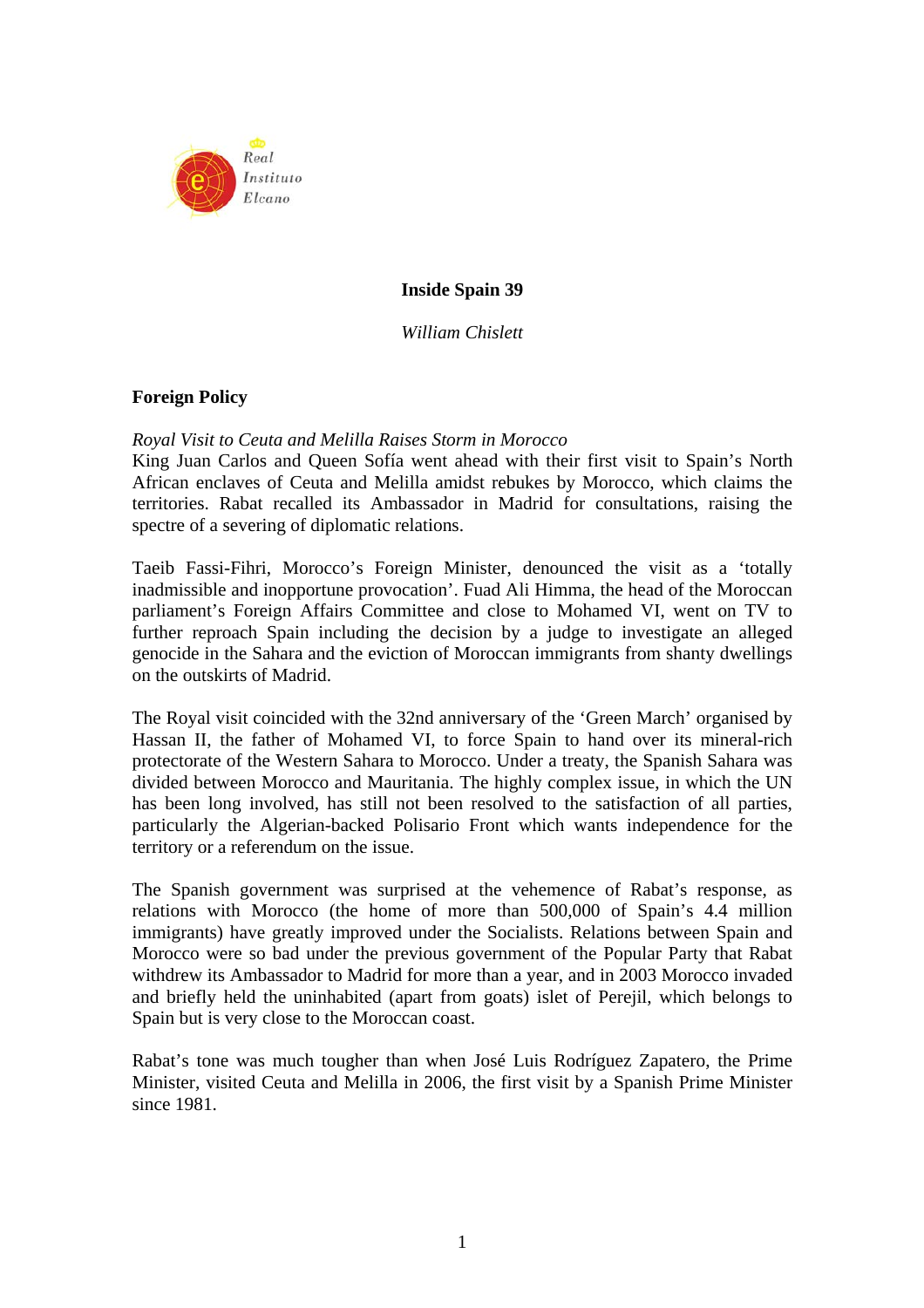### *Foreign Minister Moratinos Meets Condoleezza Rice*

Miguel Ángel Moratinos, the Foreign Minister, met Condoleezza Rice in Washington to discuss the holding of a Middle East conference proposed by George W Bush and the meeting in Madrid at the end of November of the Organisation for Security and Cooperation in Europe (OSCE), of which Spain is the current President.

No date has yet been set for the Middle East conference. One reason for this is the lack of agreement on which countries should be invited. It was not clear whether Spain would be one of them. Moratinos, in his fourth official visit to Washington, said Spain would do everything it could to make the conference a success.

Rice's last meeting with Moratinos in Madrid in June was overshadowed by continued disagreements over Cuba. Spain's Socialist government has been at the forefront of EU countries working for closer relations with Cuba, while the US has showed no sign of easing its tough policy towards the Castro regime. In September, Spain re-established official co-operation with Cuba after a four-year break (see *Inside Spain*, Newsletter 38, of 9 October 2007).

The government drew comfort from last month's unprecedented UN resolution demanding an unconditional lifting of the US's 45-year-old economic and commercial embargo against Cuba.

### *Spain Makes the Most Progress in Commitment to Development Index*

Spain made the most progress in the 2007 Commitment to Development Index (CDI), drawn up by the Centre for Global Development, an independent think-tank based in Washington that works to reduce global poverty and inequality by encouraging policy change in rich countries. It was ranked  $15<sup>th</sup>$  out of 21 countries and its score rose the most since the CDI was first launched in 2003 (see Figure 1).

Spain's highest rank  $(3<sup>rd</sup>)$  came in the migration component, reflecting the large number of immigrants from developing countries in the country. Its lowest rank was in the environment; there has only been a small decrease in Spain's greenhouse gas emissions rate.

Spain currently spends around 0.4% of its GDP on official development assistance, below the 0.7% figure that developed countries are committed to.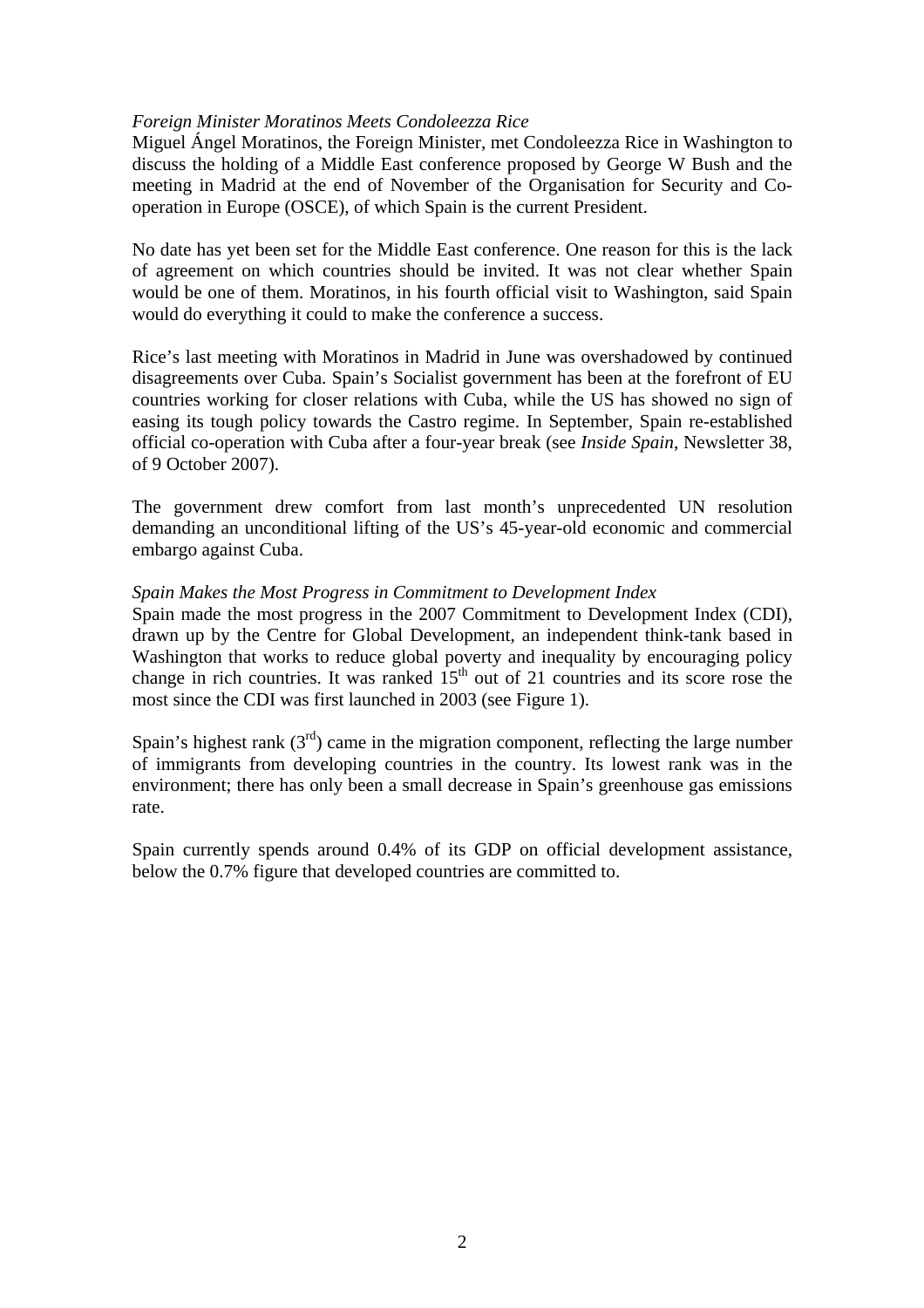|                 |      |       |            |                  |                    |                 |                   |           | Change |
|-----------------|------|-------|------------|------------------|--------------------|-----------------|-------------------|-----------|--------|
| Country         |      |       |            |                  |                    |                 |                   | Overall   | since  |
| Ranking         | Aid  | Trade | Investment | <b>Migration</b> | <b>Environment</b> | <b>Security</b> | <b>Technology</b> | (Average) | 2003   |
| 1. Netherlands  | 10.7 | 5.7   | 8.0        | 4.8              | 7.3                | 5.4             | 5.2               | 6.7       | $-0.1$ |
| 2. Denmark      | 12.0 | 5.4   | 5.8        | 4.6              | 6.1                | 5.9             | 5.4               | 6.5       | $-0.4$ |
| 3. Norway       | 10.5 | 0.7   | 7.5        | 4.9              | 8.4                | 7.1             | 5.6               | 6.4       | $+0.4$ |
| 4. Sweden       | 11.6 | 5.4   | 6.9        | 5.2              | 6.1                | 4.2             | 5.3               | 6.4       | $+0.3$ |
| 5. Finland      | 4.9  | 5.5   | 6.5        | 2.9              | 7.7                | 5.7             | 6.2               | 5.6       | $+0.5$ |
| 6. New Zealand  | 3.6  | 6.7   | 3.4        | 7.1              | 6.8                | 6.5             | 5.0               | 5.6       | $-0.3$ |
| 7. Canada       | 4.1  | 7.1   | 8.0        | 5.1              | 4.3                | 4.3             | 6.7               | 5.6       | $+0.4$ |
| 8. Australia    | 3.1  | 6.7   | 7.6        | 6.5              | 4.3                | 6.8             | 4.6               | 5.6       | $-0.3$ |
| 9. UK           | 4.8  | 5.5   | 8.1        | 3.0              | 7.5                | 5.2             | 4.3               | 5.5       | $+0.3$ |
| 10. Ireland     | 6.9  | 5.3   | 2.8        | 6.2              | 7.9                | 4.8             | 3.1               | 5.3       | $+0.6$ |
| 11. Austria     | 2.9  | 5.4   | 3.9        | 10.4             | 6.2                | 3.8             | 4.4               | 5.3       | 0.0    |
| 12. Germany     | 2.6  | 5.4   | 8.0        | 6.0              | 6.5                | 3.6             | 4.3               | 5.2       | $-0.1$ |
| 13. France      | 4.0  | 5.4   | 6.5        | 2.7              | 6.5                | 3.4             | 6.9               | 5.1       | $+0.2$ |
| 14. US          | 2.2  | 7.0   | 7.0        | 4.7              | 2.9                | 6.4             | 4.9               | 5.0       | $+0.3$ |
| 15. Belgium     | 5.7  | 5.4   | 6.2        | 2.9              | 7.0                | 2.4             | 4.5               | 4.9       | $+0.2$ |
| 16. Spain       | 2.9  | 5.5   | 7.1        | 7.1              | 3.3                | 2.7             | 6.0               | 4.9       | $+1.1$ |
| 17. Switzerland | 4.5  | 0.0   | 6.7        | 9.3              | 4.8                | 3.3             | 4.9               | 4.8       | $-0.6$ |
| 18. Portugal    | 2.4  | 5.5   | 6.5        | 1.3              | 5.8                | 5.6             | 5.2               | 4.6       | $+0.2$ |
| 19. Italy       | 2.7  | 5.6   | 6.1        | 2.7              | 4.8                | 3.8             | 5.0               | 4.4       | $+0.3$ |
| 20. Greece      | 2.0  | 5.4   | 4.9        | 1.9              | 5.1                | 5.1             | 3.0               | 3.9       | $+0.2$ |
| 21. Japan       | 1.2  | 1.5   | 5.9        | 1.7              | 4.7                | 1.7             | 6.3               | 3.3       | $+0.7$ |

**Figure 1. Commitment to Development Index, 2007** 

Source: Center for Global Development.

#### **Domestic Scene**

### *Court Finds 21 People Guilty of Involvement in the 2004 Madrid Bombings*

A court sentenced 21 people to more than 100,000 years in jail for their part in the bomb blasts on four packed commuter trains that killed 191 people and injured more than 1,800. Seven other defendants including an Egyptian accused of masterminding the attacks were acquitted. The verdicts came after a four-month trial in which all pleaded 'not guilty'. Of the three most serious attacks by jihadist terrorist groups in recent years –in New York, London and Madrid– only Spain has tried those responsible, and it did so without reducing essential liberties.

The 28 defendants, 19 mainly Moroccan Arabs and nine Spaniards, were mostly part of a local Islamist militant group inspired by al-Qaeda. In his summary, Judge Javier Gómez Bermudez said there was no evidence at all of involvement by the terrorist group Eta, a charge the then ruling Popular Party (PP) made in the aftermath of the blasts, even though evidence pointed elsewhere, and which some of its leaders continued to push over the last three years (asking more than 500 questions in parliament). The Eta theory, heavily pushed by media close to the PP, particularly the *El Mundo* newspaper, even reached court, with lawyers for those victims' associations supportive of the PP raising the idea of a connection between Islamist and Basque terrorism.

The bombs, widely believed to have been placed in retaliation at Spain's support for the invasion of Iraq and the sending of 1,300 troops after the invasion, are regarded as the main factor that robbed the PP of a third term in office. The Socialists led by José Luis Rodríguez Zapatero won the 2004 election three days after the blasts and Zapatero quickly fulfilled a campaign promise and pulled Spain's troops out of Iraq. Had Eta been responsible for the blasts, the PP would almost certainly have won the election.

The prison sentences were symbolic (the maximum for each person killed) as under Spanish law the maximum imprisonment is 40 years. One of the three Spaniards found guilty, José Emilio Súarez Trashorras, a former miner who supplied stolen dynamite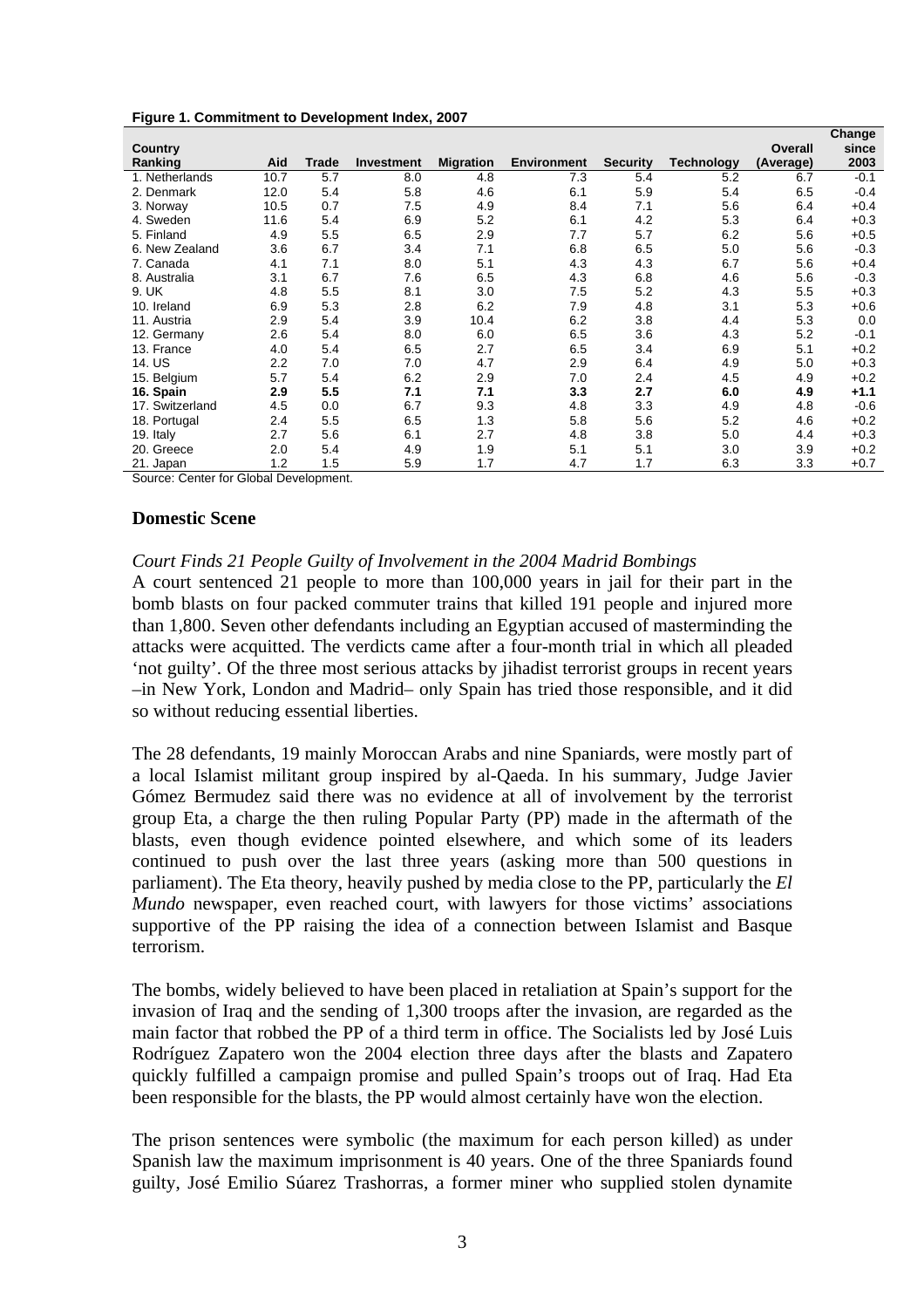used in the attack in return for hashish, was given a nearly 35,000 year sentence for 192 counts of murder, including a policeman who died when seven suspects in the bombings blew themselves up as police moved in on an apartment on the outskirts of Madrid. Their deaths dashed any hope of finding out the complete history of the attacks.

José Luis Rodríguez Zapatero, the Prime Minister, sought to draw a line under the tragedy by saying justice had been done. He called on the country's political parties to unite in the fight against terrorism. But far from laying 11-M, as the tragedy is called, to rest the sentences sparked yet another political battle between the Socialists and the PP; the next general election is only five months away. The PP's leader, Mariano Rajoy, continued to sow doubts by saying he would support further investigations. Alfredo Pérez Rubalcaba, the Interior Minister, called on Rajoy to 'repeat with me: it was not Eta'. In response, Eduardo Zaplana, the PP's parliamentary spokesman, said Zapatero should recognise that Spain's support for the invasion of Iraq was not the reason for the 11-M attack. The judges' summation of the trial made no specific mention of such a link, although it is widely believed that this was the case.

Of the three people accused of masterminding the blasts, the Egyptian Rabei Osman el Sayed, was acquitted and two others were given prison sentences of 12 and 15 years, respectively. Osman, a convicted terrorist, is already in jail in Italy. The relatives of victims said they would appeal against these sentences as they regarded them as too lenient.

In a separate development, police arrested four Algerians and two Moroccans in Burgos for allegedly raising money over the Internet for jihadist terrorism. More than 375 people have been arrested in Spain since 2001 for their alleged involvement in jihadist terrorism.

### *Parliament Approves Controversial Historical Memory Law*

Parliament finally approved the Law of Historical Memory, the thorniest issue tackled by the Socialist government, which rehabilitates victims of the 1936-39 Spanish Civil War and of General Franco's 36-year dictatorship.

The law condemns the Franco regime, provides public funds to help associations locate mass graves and identify and bury the dead, declares the dictatorship's political trials illegitimate, but does not repeal them outright, bans Francoist symbols on public buildings and political acts, such as the annual homage to Franco on the 20 November anniversary of his death at the underground basilica at the *Valle de los Caídos* (Valley of the Fallen) where he is buried.

The Popular Party (whose Honorary President and Senator, Manuel Fraga, was a former Minister in the dictatorship) opposed most parts of the law because it said it broke the post-Franco political consensus and was divisive as, in its view, the demons of the Francoist past were exorcised more than 30 years ago by the transition to democracy and the 1978 Constitution. The pro-independence Catalan Republican Left (ERC) also opposed the law, but on the grounds that it did not go far enough.

The Socialists, backed by the Basque and Catalan nationalist parties, felt that the *pacto de olvido* (agreement to forget, or overlook), incorporated into the transition, had gone on long enough and that instead of consciously turning its back on the past the country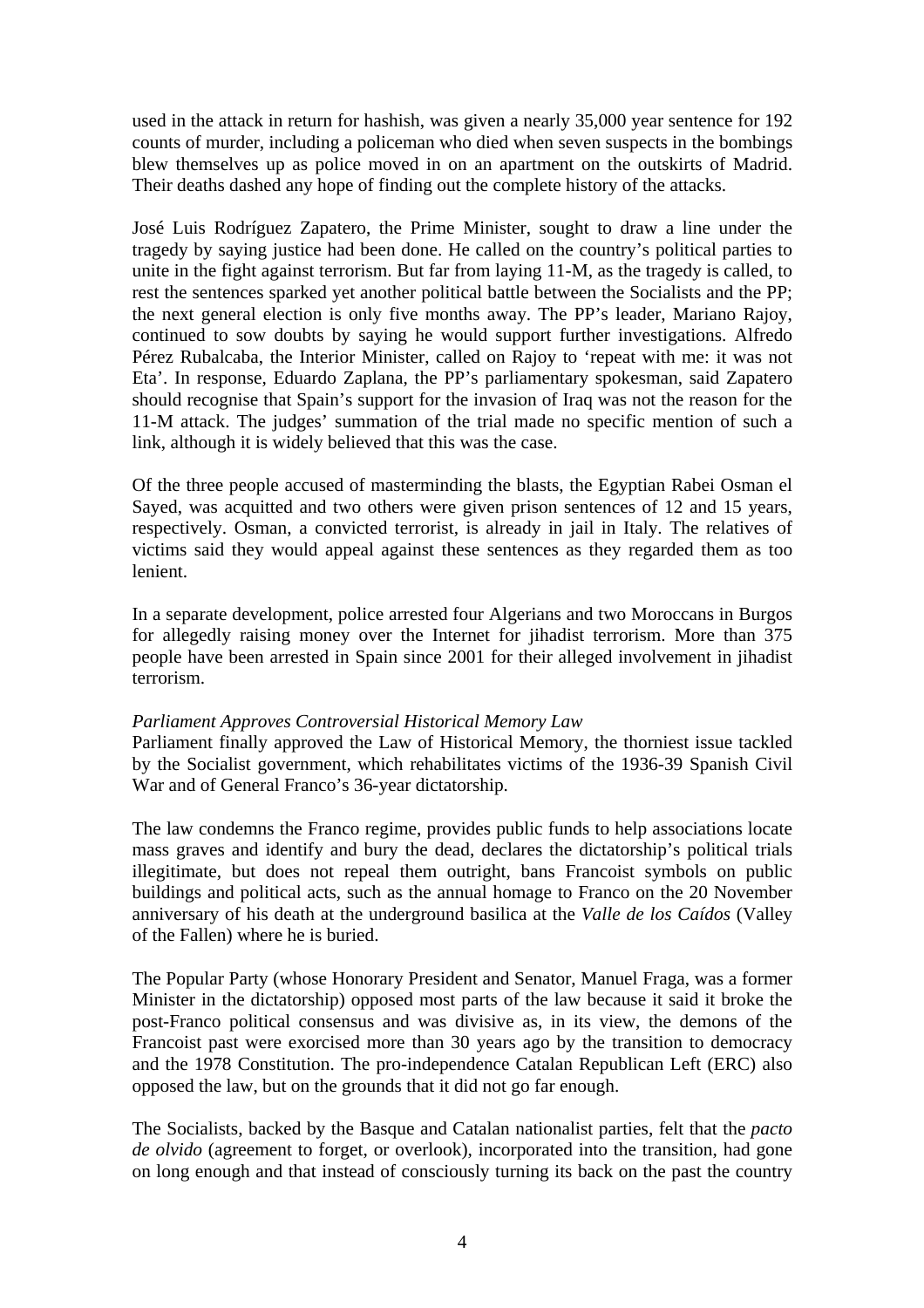should face up to it. An amnesty ensured that none of Franco's officials were prosecuted. According to the human rights organisation Equipo Nizkor, Spain is the only country in Europe that has become a democracy without breaking judicially with its former dictatorship.

José Luis Rodríguez Zapatero has a personal interest in the law. His paternal grandfather, Capt. Juan Rodríguez Lozano, remained loyal to the elected Republican government when it fought against the military rebels who had risen against it. He was imprisoned and shot in 1936, one month after the start of the Civil War.

During the dictatorship Republican sympathisers, particularly in the 1940s, suffered summary execution, internment in concentration camps or long jail terms. Thousands of civilians and former Republican army conscripts were used as slave labour. The law paid tribute to the estimated half a million dead, including priests and nuns, murdered by Republican supporters during the war, 498 of whom (out of an estimated 8,000 clergy killed by anti-clerical Republican forces) were beatified in St. Peter's Square in the Vatican on 28 October 2007, the same day as the  $25<sup>th</sup>$  anniversary of the Socialists' sweeping victory in the 1982 elections. Those beatified were all killed by Republicans; some priests, particularly in the Basque Country, which sided with the Republic, were also assassinated by Franco's forces but none of them were among the 498 honoured in the Church's act of selective memory. Many churches in Spain still bear plaques that display the yoke and arrows symbol of Franco's Falange party and commemorate those who died (on his side) for 'God and the country'.

Despite the tense relations between the Catholic Church hierarchy in Spain and the Socialist government over various of its laws, the Vatican ceremony was attended by Miguel Ángel Moratinos, the Foreign Minister, and José Montilla, the Premier of the Catalan government. The government was keen to ensure the PP could not politically capitalise on the ceremony which was also attended by a Socialist deputy, José Andrés Torres Mora, whose great uncle, a 24-year-old seminarian, was among those beatified.

The Church supported Franco's uprising against the democratically elected Republican government, and also the dictatorship that followed the civil war. The nearest it has got to apologising its backing was in December 1971 when a joint assembly of bishops and clergy, convened by the moderate Cardinal Vicente Enrique y Tarancón, Archbishop of Madrid, a man of great charisma and wisdom who later played a key role in the transition to democracy, approved a document. It said: 'We humbly recognise and beg pardon because we have not always known how to be true ministers of reconciliation in the sphere of our people, divided by a fratricidal war'. The vote on this was 123 in favour and 113 against, with 10 abstentions; since it failed to win the approval of twothirds of the congregation, the text was not included in the assembly's formal conclusions. Since then the Church's hierarchy has become increasingly conservative.

The *Redes Cristianas*, a leftist network of Catholic groups, said the beatification was 'inopportune and discriminatory'. While the new law bans Francoist symbols and plaques on public buildings, nothing has yet been done about the anomalous situation of streets in the Basque Country that bear the name of Eta terrorists who died while 'fighting' for their cause of a separate Basque state. Eta has murdered more than 800 people in the last 40 years.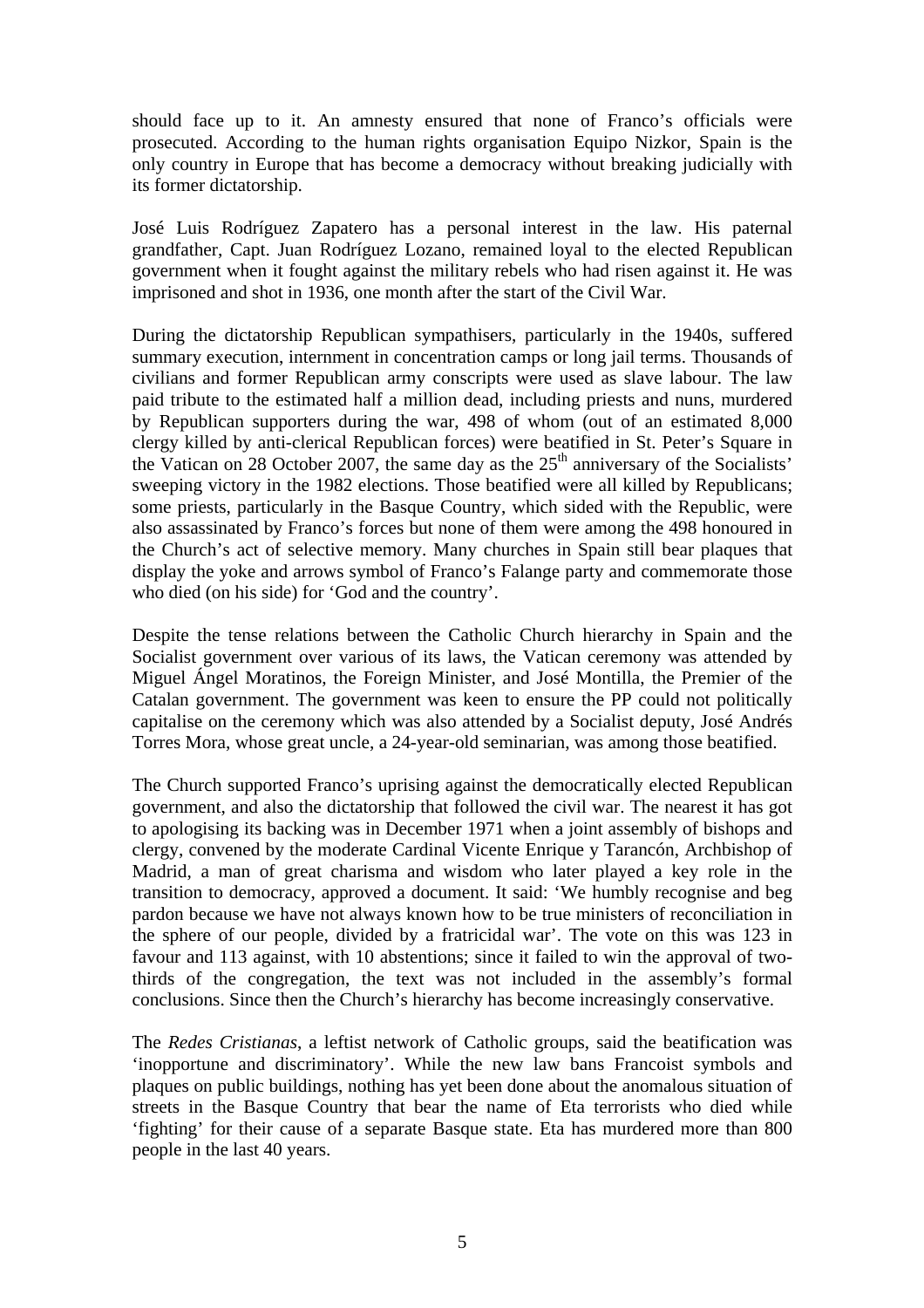# *Spain 'Doing Well' in Migrant Integration Policy*

Spain has very quickly become a major destination for migrants and is generally coping well, according to the Migration Integration Policy Index (MIPI) drawn up by the British Council and the Migration Policy Group. Along with the other four EU states with the largest immigrant populations –the UK, Germany, Italy and France– it is in the top half of the ranking (see Map 1).



Only Sweden scored highly enough in the MIPI to be classed as a nation entirely favourable to promoting integration. Spain scored particularly well in labour market access (90%), reasonably in long-term residence (70%) and family reunion (66%), but not very well in political participation (50%), anti-discrimination (50%) and access to nationality (41%).

Spain, the study noted, could meet best practice on labour market access with slight improvements to its eligibility rules and labour market integration measures, which both received the second-highest score of the 28 countries surveyed. It attained best practice on security of employment and rights associated. Most work permits are renewable and migrants can stay in Spain to look for a new job if their contract is terminated.

As regards political participation, the Spanish constitution allows third-country nationals to vote and stand in local elections on the basis of reciprocity. Currently, this only applies to Norwegians. The government has proposed granting all non-EU nationals the same voting rights as EU nationals, which would enfranchise up to 2 million people.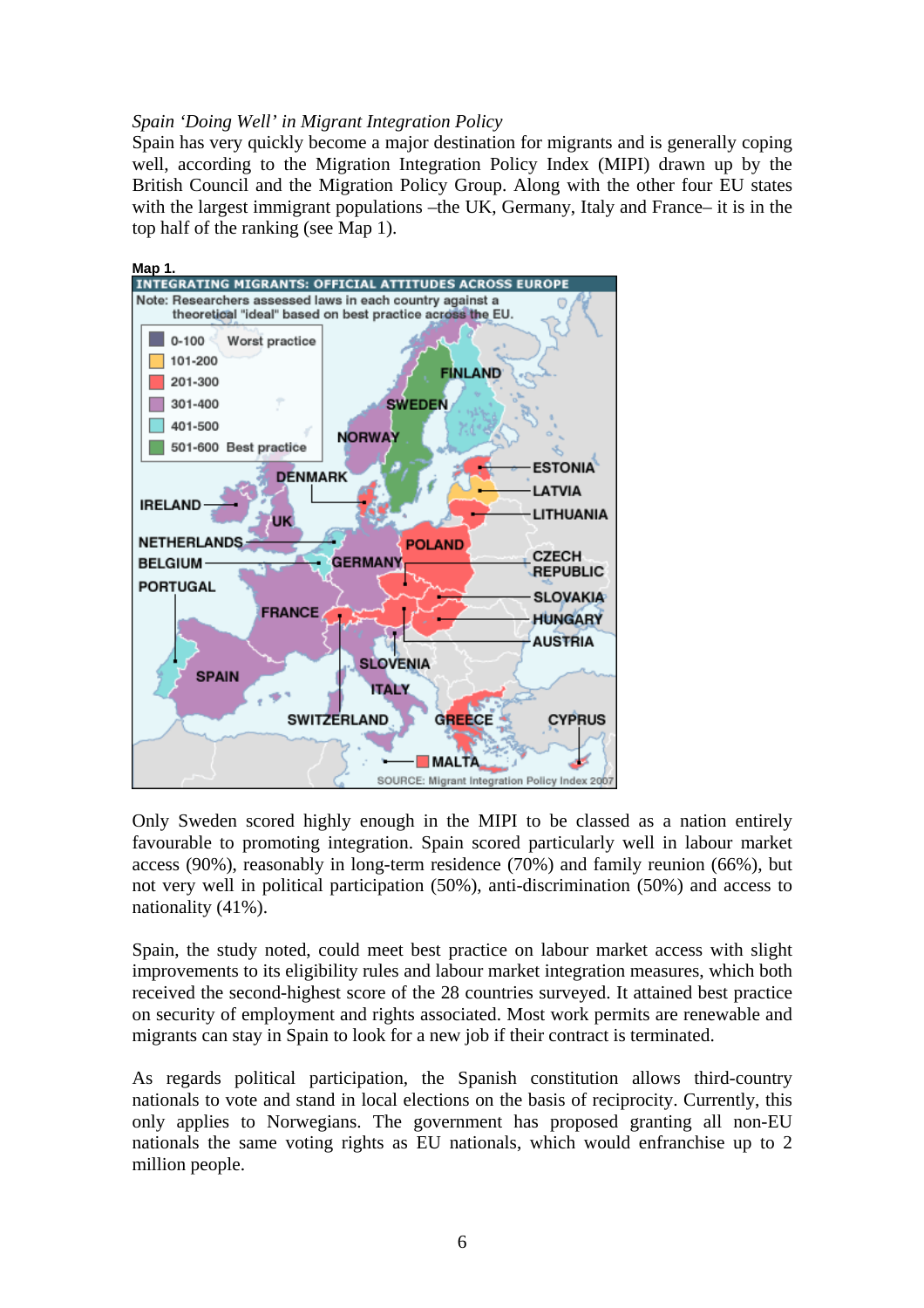Spain scores badly in anti-discrimination because its specialised equality body is not yet operational and its mandate, powers, and legal standing are still ill-defined, according to the study.

## **The Economy**

*Spanish Banks Buck Downward Trend in Profits, Santander Buys Two More Banks*  The five largest banks in Spain –Santander, BBVA, the savings banks La Caixa and Caja Madrid, and Banco Popular– increased their combined net profits by 19% in the first nine months to  $\epsilon$ 15,350 million, bucking the downward trend among banks in other developed countries, particularly the US, hit by the fallout from the sub-prime mortgage crisis (see Figure 2).

|  | Figure 2. Net Attributable Profit of Spanish Banks |  |  |
|--|----------------------------------------------------|--|--|
|  |                                                    |  |  |

|                      | $\in$ Million | % Rise over First 9 Months of 2006 |
|----------------------|---------------|------------------------------------|
| Santander            | 6.572         | 32.8                               |
| <b>BBVA</b>          | 4.756         | 6.7                                |
| La Caixa             | 1.826         | 1.3                                |
| Caja Madrid          | 1.267         | 44.4                               |
| <b>Banco Popular</b> | 929           | 15.0                               |
| Source: Banks.       |               |                                    |

As a result of its participation in the Royal Bank of Scotland-led consortium that won control of the Dutch bank ABN Amro in October, Santander will substantially strengthen its presence in Brazil and Italy as it is to acquire Amro's subsidiaries Banco Real and Banca Antonveneta. Santander's share of the €70 billion offer for Amro was  $\bigoplus$  9.8 billion.

The combination of Santander's Banespa and Real creates the second-largest bank in Brazil in terms of deposits and the third by network size (with a market share of 12%). In the south/south east, the source of two-thirds of the Brazilian GDP, the market share of the combined bank is 16%. Real provides a presence in areas where Santander is underrepresented, such as Rio de Janeiro and Minas Gerais, while Santander is strong in regions where Real is weaker, such as Rio Grande do Sul. Santander and Real also have a complementary business mix: Real is stronger in areas such as mass market, consumer loans and SMEs, whilst Santander is stronger in affluent banking and business/corporate banking. Santander's market share in Latin America as a whole will increase to between 10% and 15% in all major products.

In Italy, ownership of Banco Antonveneta has added a retail banking franchise to Santander's consumer finance (Finconsumo and Unifin) and private banking operations (KBL Fumagalli Soldán). Antonveneta has an overall market share of loans and deposits of around 3%, but it has a stronger position in some of the affluent regions in the north of the country. The Italian banking market, which has proved difficult for Spanish banks to break into, shares some behavioural patterns with Spain and has underdeveloped areas, such as retail mortgages.

The Spanish stock market was one of the best performers among developed countries in the first 10 months of the year (see Figure 3).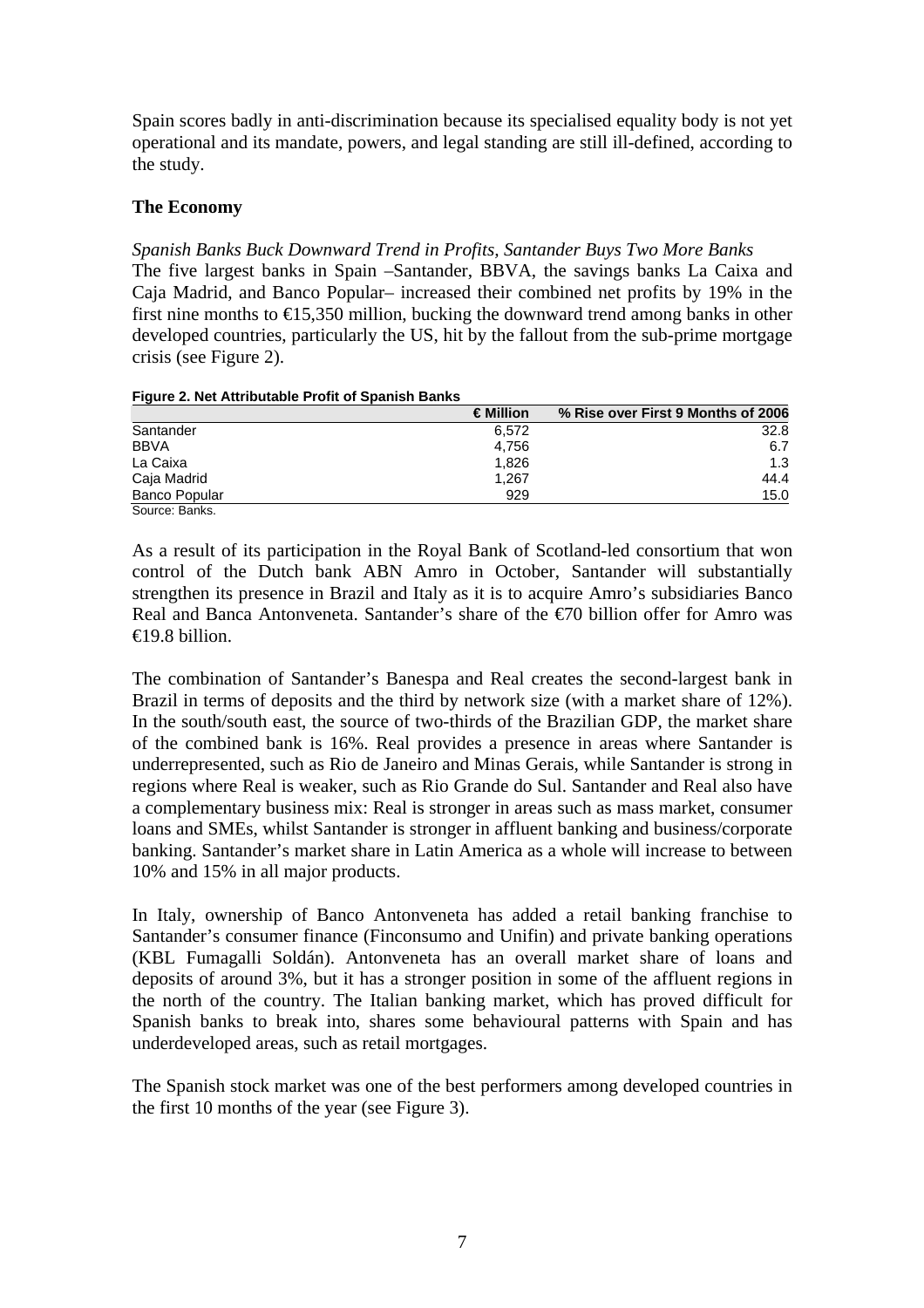| <b>Figure 3. Performance of Main Stock Markets</b> |        |  |  |  |
|----------------------------------------------------|--------|--|--|--|
| <b>Index</b>                                       | %      |  |  |  |
| Dax (Frankfurt)                                    | 21.5   |  |  |  |
| Nasdag                                             | 18.3   |  |  |  |
| Ibex-35 (Madrid)                                   | 12.3   |  |  |  |
| Dow Jones                                          | 11.7   |  |  |  |
| <b>FTSE 100</b>                                    | 7.8    |  |  |  |
| Nikkei (Tokyo)                                     | $-2.8$ |  |  |  |
| Source: Stock Markets.                             |        |  |  |  |

# *Mapfre Buys US Insurer*

Mapfre, Spain's biggest insurer, is to pay  $\bigoplus$ .53 billion for Commerce, based in Massachusetts, strengthening its position in the US where it has companies in Florida, New Jersey and in Puerto Rico.

### *EU Probe on Tax Relief Scheme*

Neelie Kroes, European Union Competition Commissioner, opened a formal investigation into Spain's tax scheme for foreign acquisitions as a result of receiving complaints from European companies that had lost out to Spanish companies.

Spanish companies are allowed to deduct the goodwill –the value ascribed to some of a business's intangible assets– arising from foreign acquisitions against tax over a period of 20 years. Goodwill is the difference between the book value of assets and the actual price paid.

The government said that since tax policy has not been harmonised across the EU, Brussels had no right to interfere with its tax incentives. Santander showed goodwill arising from its acquisition of Abbey, the UK bank, of  $\in$  0 billion at the end of 2004 and €8.9 billion at the end of 2006, according to its annual reports.

### *Gas Natural Acquires Five Power Plants in Mexico*

As a result of the purchase by Gas Natural for US\$1.44 billion of five power plants in Mexico belonging to Electricité de France, three Spanish companies now control twothirds of that country's private sector electricity generating business. The other two companies are Iberdrola and Unión Fenosa.

### *Tax Burden Continues to Rise*

Spain's total tax revenues as a percentage of GDP reached 36.7% in 2006, according to provisional figures released by the OECD (see Figure 4). It continued to rise not because of higher tax rates but because of a booming economy and strong corporate earnings.

|               | 1975 | 2006 |
|---------------|------|------|
| France        | 35.4 | 44.5 |
| Germany       | 34.3 | 35.7 |
| Italy         | 25.4 | 42.7 |
| <b>Spain</b>  | 18.4 | 36.7 |
| UK            | 35.3 | 37.4 |
| EU-15         | 32.1 | 39.8 |
| Source: OECD. |      |      |

#### **Figure 4. Total Tax Revenue (% of GDP)**

# *Spain Slips in Globalisation Index, Stands Still in Global Competitiveness Index*

Spain was ranked  $29<sup>th</sup>$  out of 72 countries in the 2007 Globalisation Index drawn up by A.T. Kearney and published in the US magazine *Foreign Policy*, four places lower than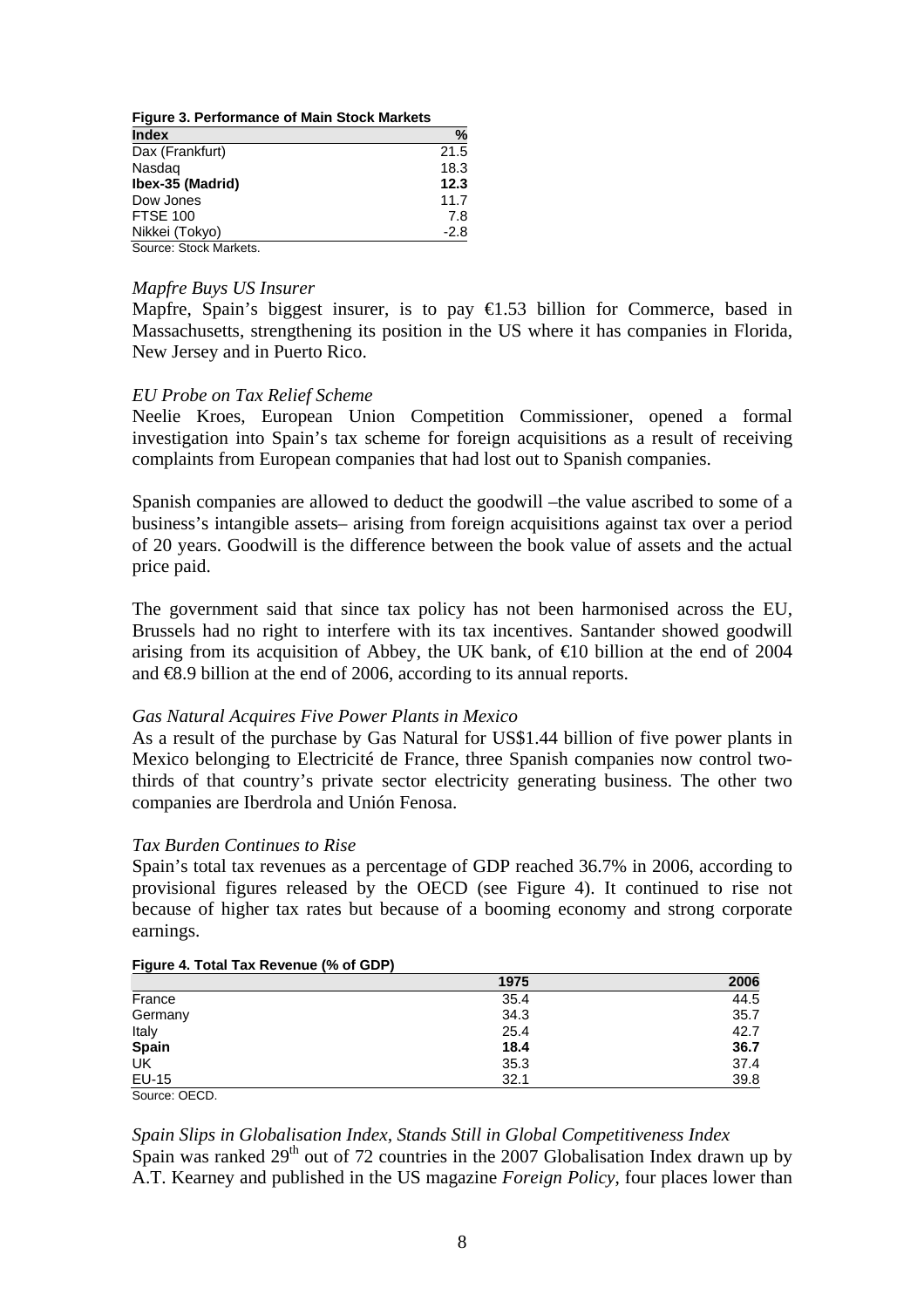in 2006. The index measure countries on their economic, personal, technological and political integration and is based on data from 2005 (see Figure 5).

Among the large EU economies –France, Germany, the UK and Italy– only the UK's position  $(12<sup>th</sup>)$  remained unchanged. France  $(25<sup>th</sup>)$  dropped two places, Germany  $(22<sup>nd</sup>)$ four places and Italy  $(34<sup>th</sup>)$  seven places. For the fourth time in seven years, Singapore tops the list as the most globalised country in the world.

|                                    | Rank |
|------------------------------------|------|
| <b>Dimension</b>                   |      |
| Economic                           | 40   |
| Personal                           | 30   |
| Technological                      | 25   |
| Political                          | 18   |
| <b>Economic integration</b>        |      |
| Trade                              | 52   |
| <b>FDI</b>                         | 28   |
| <b>Personal contact</b>            |      |
| Telephone                          | 26   |
| Travel                             | 23   |
| Remittances and personal transfers | 39   |
| <b>Technological connectivity</b>  |      |
| Internet users                     | 24   |
| Internet hosts                     | 32   |
| Secure servers                     | 21   |
| <b>Political engagement</b>        |      |
| International organisations        | 5    |
| UN peacekeeping                    | 23   |
| Treaties                           | 14   |
| Government transfers               | 25   |
| (1) Out of 72 countries.           |      |

|  | Figure 5. Spain's Rankings in the Components of the Globalisation Index (1) |  |  |  |  |  |
|--|-----------------------------------------------------------------------------|--|--|--|--|--|
|  |                                                                             |  |  |  |  |  |

Source: A.T. Kearney and *Foreign Policy*.

In the World Economic Forum's Global Competitiveness Index, Spain remained in 29<sup>th</sup> place (see Figure 6).

| Figure 6. Global Competitiveness Index Selected Rankings (1) |                  |                  |  |  |
|--------------------------------------------------------------|------------------|------------------|--|--|
|                                                              | GCI Rank in 2007 | GCI Rank in 2006 |  |  |
| US                                                           |                  |                  |  |  |
| Germany                                                      | 5                |                  |  |  |
| UK.                                                          | 9                | 2                |  |  |
| France                                                       | 18               | 15               |  |  |
| Chile                                                        | 26               | 27               |  |  |
| <b>Spain</b>                                                 | 29               | 29               |  |  |
| China                                                        | 34               | 35               |  |  |
| Italy                                                        | 46               | 47               |  |  |
| Poland                                                       | 51               | 45               |  |  |

#### **Figure 6. Global Competitiveness Index Selected Rankings (1)**

(1) Out of 131 countries in 2007 and 121 countries in 2006. Source: World Economic Forum.

#### *Spending on the Family, lowest in EU-25*

Spain's spending on the family and children is the lowest in the EU-25, according to the latest comparative figures (see Figure 7). The country spends a mere 0.7% of GDP, compared with 14% in Denmark, 3% in Germany and 2.5% in France.